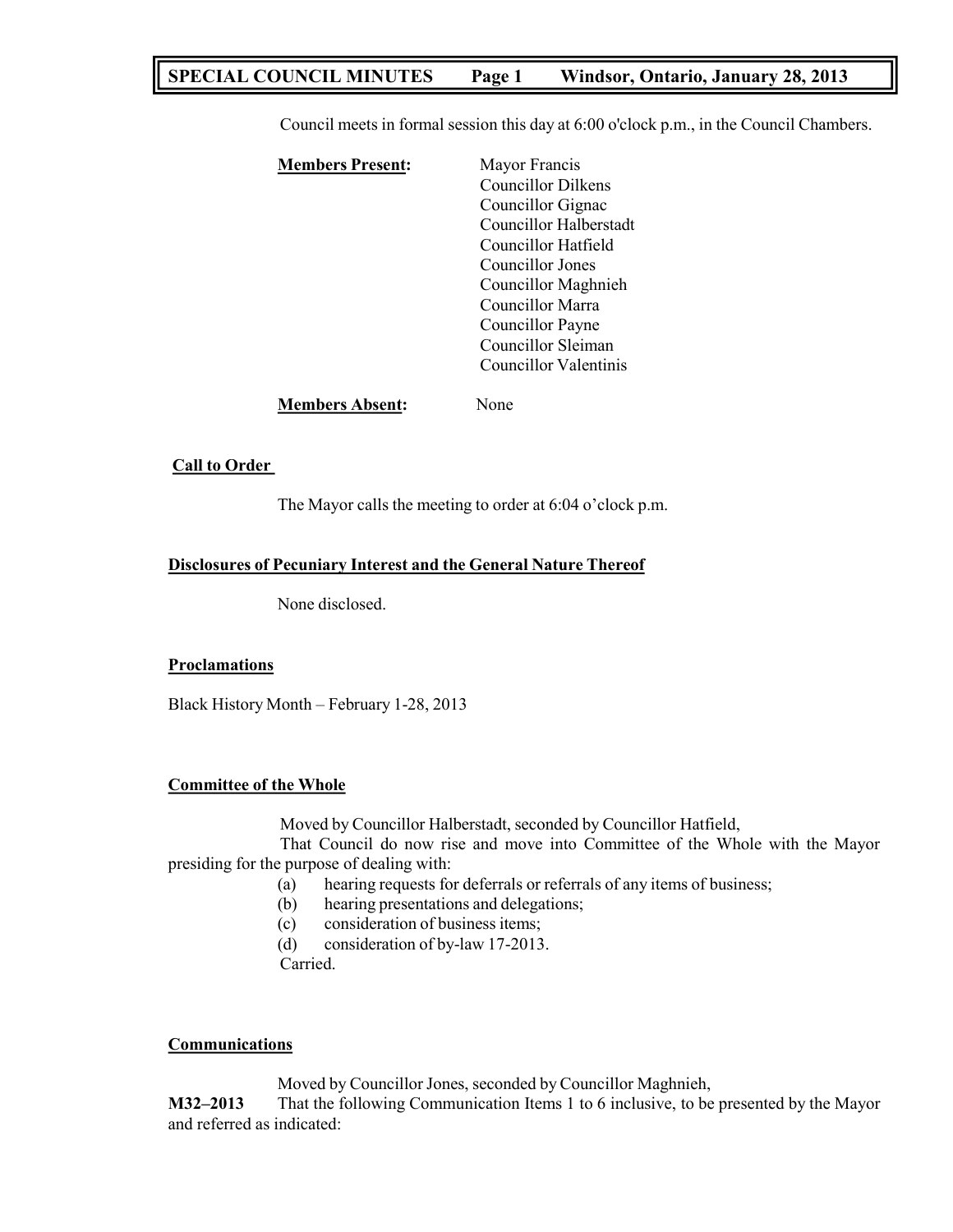# **SPECIAL COUNCIL MINUTES Page 2 Windsor, Ontario, January 28, 2013**

| <b>ITEM</b>              | <b>FROM</b>                                          | <b>DESCRIPTION</b>                                                                                                                                                                                                                                                                                                |  |
|--------------------------|------------------------------------------------------|-------------------------------------------------------------------------------------------------------------------------------------------------------------------------------------------------------------------------------------------------------------------------------------------------------------------|--|
| $\mathbf{1}$             | Association of<br>Municipalities of Ontario<br>(AMO) | Ontario Progressive Conservative Caucus Releases "Paths to<br>Prosperity: Welfare to Work" on Social Assistance<br>Transformation.<br><b>Community Development &amp; Health Commissioner</b><br><b>Chief Financial Officer &amp; City Treasurer</b><br>Note & File                                                |  |
| $\overline{2}$           | Association of<br>Municipalities of Ontario<br>(AMO) | <b>MMA2013</b><br>Policing Update - January 2013.<br><b>Chief of Police</b><br><b>Chief Financial Officer &amp; City Treasurer</b><br>Note & File<br><b>MMA2013</b>                                                                                                                                               |  |
| 3                        | Windsor-Essex County<br>Health Unit                  | Copy of resolution sent to the Minister of Health and Long-<br>Term Care regarding Cancer Care Ontario's decision to<br>withdraw future funding for lung and esophageal cancer surgery<br>at Hotel-Dieu Grace Hospital.<br><b>Community Development &amp; Health Commissioner</b><br>Note & File<br><b>MH2013</b> |  |
| $\overline{\mathcal{A}}$ | <b>Union Gas</b>                                     | Natural Gas Pipeline Replacement Project.<br><b>City Engineer</b><br>Naturalist – Ojibway Park<br>Note & File<br>MU/11602                                                                                                                                                                                         |  |
| 5                        | Chief Administrative<br>Officer                      | Delegation of Authority Semi-Annual Status Report For period<br>July 1, 2012 through December 31, 2012.<br>Note & File<br>AS/7748                                                                                                                                                                                 |  |
| 6                        | City Engineer                                        | Former Grace Hospital Abatement and Demolition, Tender 116-<br>12.<br>Note & File<br>SB/11510                                                                                                                                                                                                                     |  |

Carried.

## **Consent Agenda**

Moved by Councillor Hatfield, seconded by Councillor Sleiman,

That the following Consent Agenda and the recommendation contained in the administrative report **BE APPROVED:**

-Memorial Cup Bid

Carried.

## **Requests forDeferrals and/or Referrals and Withdrawals**

None requested.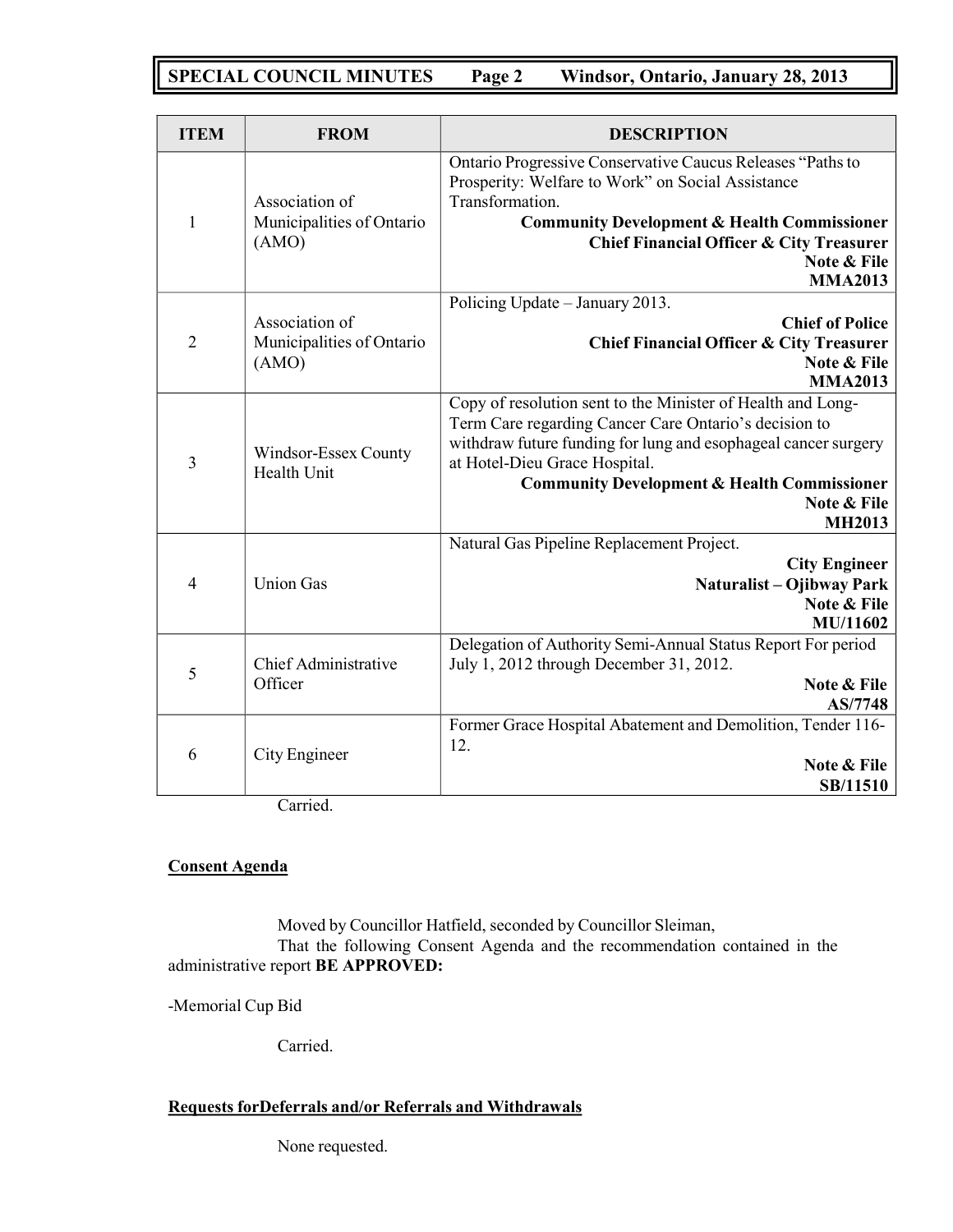## **SPECIAL COUNCIL MINUTES Page 3 Windsor, Ontario, January 28, 2013**

**Presentations & Delegations**:

#### **Committee Report No. 45 of the Environment & Transportation Standing Committee**

**Windsor Utilities Commission submission entitled "Fluoridation of the City of Windsor Water Supply"**

### **John Stuart, Chief Operating Officer, Windsor Utilities Commission and John Wladarski, General Manager, Windsor Utilities Commission**

John Stuart, Chief Operating Officer, Windsor Utilities Commission and John Wladarski, General Manager, Windsor Utilities Commission appear before Council and are available for questions regarding the fluoridation of the City of Windsor's water supply.

#### **Ayesha Drouillard, Fluoride Free Windsor**

Ayesha Drouillard, Fluoride Free Windsor, appears before Council to speak in support of the Windsor Utilities Commission recommendation to cease the fluoridation of the City of Windsor's water supply, suggesting that additional health concerns include skeletal fluorosis, and thyroid disease, and concludes by urging Council to create a by-law to cease fluoridation of the water system in the City of Windsor.

#### **Donna Mayne, Fluoride Free Windsor**

Donna Mayne, Fluoride Free Windsor, appears before Council to speak in support of the Windsor Utilities Commission recommendation to cease the fluoridation of the City of Windsor's water supply, suggesting that fluoride may cause fluorosis and thyroid disease, and concludes by urging Council to create a by-law to cease fluoridation of the water system in the City of Windsor

#### **Kimberly DeYong, Fluoride Free Windsor**

Kimberly DeYong, Fluoride Free Windsor, appears before Council to speak in support of the Windsor Utilities Commission recommendation to cease the fluoridation of the City of Windsor's water supply, suggesting that fluoridation is unproven, unnecessary and unethical, and concludes by stating that the Windsor Utilities Commission is in the business of safe water not dental health.

#### **Dr. Allen Heimann, Medical Officer of Health and Dr. Gary Kirk, Associate Medical Officer of Health (Acting) & CEO, Windsor Essex County Health Unit**

Dr. Allen Heimann, Medical Officer of Health and Dr. Gary Kirk, Associate Medical Officer of Health (Acting) & CEO, Windsor Essex County Health Unit, appear before Council to speak against the recommendation of the Windsor Utilities Commission to cease the fluoridation of the City of Windsor's water supply, outlining the following: Dental Health Needs in Windsor-Essex; Community Water Fluoridation is Safe; Safe for Children and Adults; Safe for Infants; Safe for the Environment; Safety Standards; A Few words about Hydrofluorosilicic Acid; Fluoridation is Effective; Economical; Equitable and Ethical and; Board of Health Recommendation- Continue fluoridation in its water supply.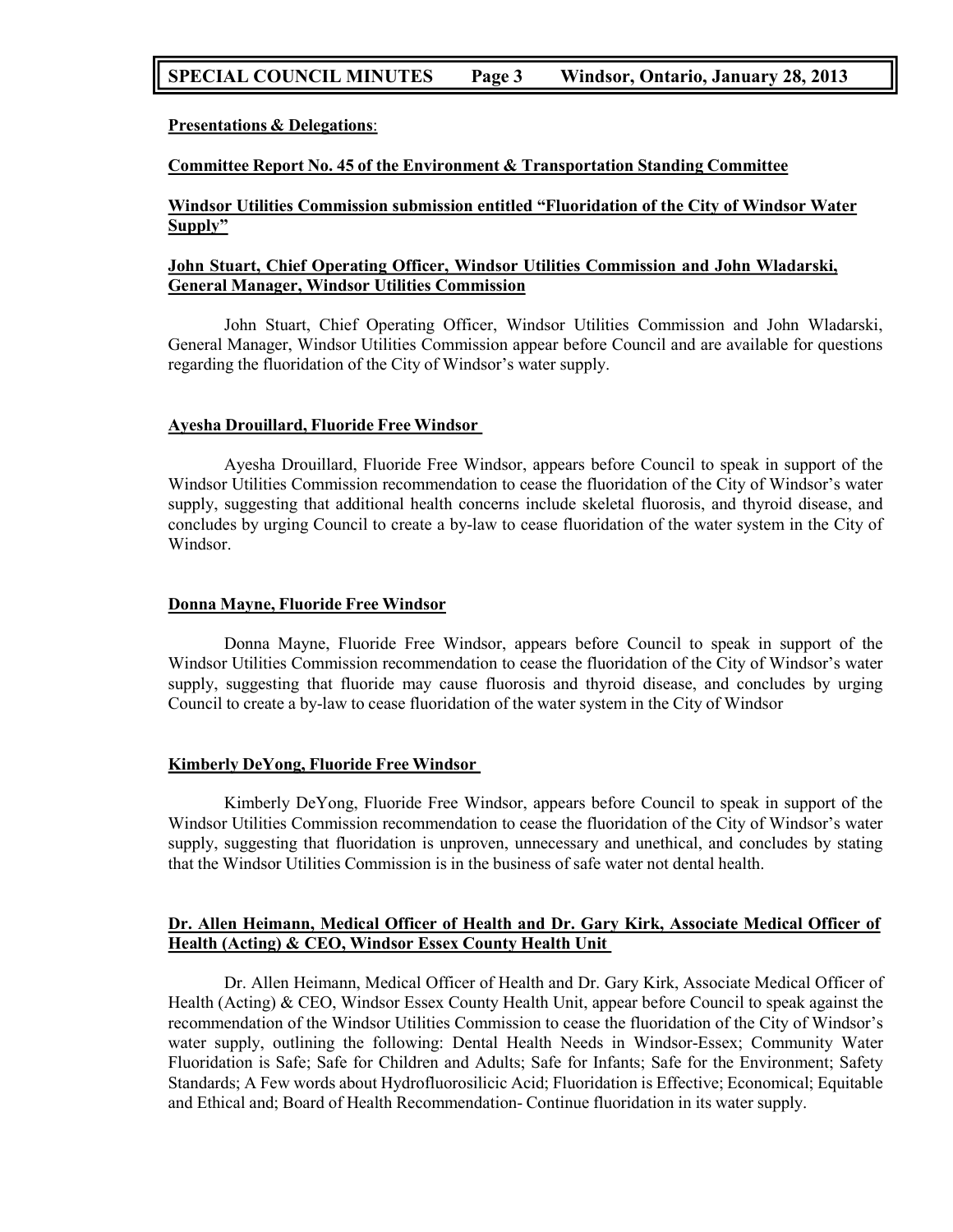## **SPECIAL COUNCIL MINUTES Page 4 Windsor, Ontario, January 28, 2013**

#### **Richard St. Denis, Great Lakes United, CAW Local 444**

Richard St. Denis, Great Lakes United, CAW Local 444, appears before Council to speak in support of the Windsor Utilities Commission recommendation to cease the fluoridation of the City of Windsor's water supply, stating that surrounding municipalities have ceased the fluoridation of the water supply, and concludes by suggesting that fluoride has not been tested for safety on human consumption and violates the *Species at Risk Act*.

#### **Doug Hayes, Council of Canadians – Windsor Essex Chapter**

Doug Hayes, Council of Canadians – Windsor Essex Chapter, appears before Council to speak in support of the Windsor Utilities Commission recommendation to cease the fluoridation of the City of Windsor's water supply, stating that citizens have the right to clean water and sanitation, and concludes by suggesting that politicians lobby the government to endorse dental care for everyone.

#### **Dr. Arthur Worth, President, Ontario Dental Association**

Dr. Arthur Worth, President, Ontario Dental Association, appears before Council to speak against the recommendation of the Windsor Utilities Commission to cease the fluoridation of the City of Windsor's water supply, stating that there are benefits and safety to optimally fluoridated water as it assists in the prevention of tooth decay, and concludes by urging Council to continue the fluoridation in the water supply.

Mayor Francis leaves the meeting at 6:50 o'clock p.m. and Councillor Dilkens assumes the chair.

#### **Dr. Charles Frank, Past President, Senior Advisor, Essex County Dental Society**

Dr. Charles Frank, Past President, Senior Advisor, Essex County Dental Society, appears before Council to speak against the recommendation of the Windsor Utilities Commission to cease the fluoridation of the City of Windsor's water supply, stating that community water fluoridation is effective, safe and economical.

Mayor Francis returns to the meeting at 6:52 o'clock p.m. and Councillor Dilkens returns to his seat at the Council table.

#### **Dr. Mark Drkulec, President, Essex County Dental Society**

Dr. Mark Drkulec, President, Essex County Dental Society, appears before Council to speak against the recommendation of the Windsor Utilities Commission to cease the fluoridation of the City of Windsor's water supply, stating that the fluoride in the water assists with the prevention of tooth decay, and concludes by stating that the elimination of fluoride in the water supply will increase emergency room and clinic costs.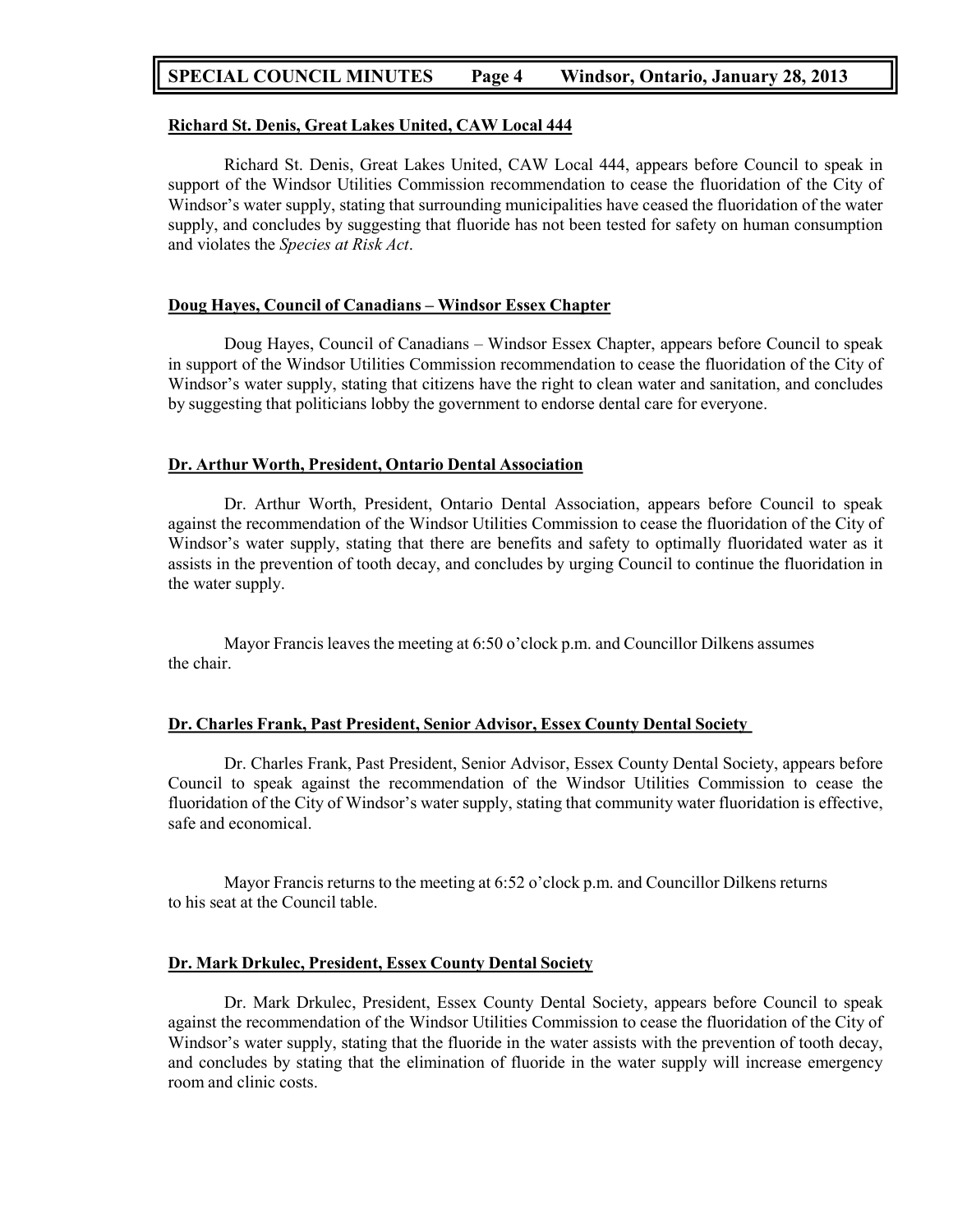## **Tia Toutant**

Tia Toutant, appears before Council to speak in support of the Windsor Utilities Commission recommendation to cease the fluoridation of the City of Windsor's water supply, stating that her son at the age of three was diagnosed with dental fluorosis due to an over exposure of fluoride, and concludes by stating that fluoride is not safe or effective.

## **Roger Dzugan, CAW Local 200 Environment Committee and also representing Windsor Essex County Environment Committee**

Roger Dzugan, CAW Local 200 Environment Committee and also representing Windsor Essex County Environment Committee, appears before Council to speak in support of the Windsor Utilities Commission recommendation to cease the fluoridation of the City of Windsor's water supply, suggesting that the fluoridation of the water system is a threat to the Great Lakes ecosystem.

## **Ken Wickens, CAW Windsor-Regional Environmental Council**

Ken Wickens, CAW Windsor-Regional Environmental Council, appears before Council to speak in support of the Windsor Utilities Commission recommendation to cease the fluoridation of the City of Windsor's water supply, suggesting that the fluoridation of the water system causes negative health impacts.

## **James Paolotto, CAW Local 195 Environmental Committee**

James Paolotto, CAW Local 195 Environmental Committee, appears before Council to speak in support of the Windsor Utilities Commission recommendation to cease the fluoridation of the City of Windsor's water supply, suggesting that there is a link to Cancer and the drinking water, and concludes by urging Council to protect the health of our children.

## **Bryna Warshawsky, Acting Medical Officer of Health, Middlesex-London Health Unit**

Bryna Warshawsky, Acting Medical Officer of Health, Middlesex-London Health Unit, appears before Council to speak against the recommendation of the Windsor Utilities Commission to cease the fluoridation of the City of Windsor's water supply outlining the following: Safety of Fluoride in Drinking Water; How do we know that fluoride in water is safe?; Systematic Reviews; safety systematic Reviews Conclude; What is Dental Fluorosis?; Percent with dental fluorosis in children ages  $6 - 11$ years; Can Infant Formula be Prepared with Fluoridated Water?; Health Canada Report; Purpose of US National Research Council Report; Fluoride and Specific Body Systems; IQ Studies; Cancer-Osteosarcoma and; Fluoride Wars.

## **Kathryn Oppio**

Kathryn Oppio, appears before Council to speak in support of the Windsor Utilities Commission recommendation to cease the fluoridation of the City of Windsor's water supply, stating that there are inconclusive results surrounding the fluoridation issue, and concludes by stating "when in doubt, leave it out".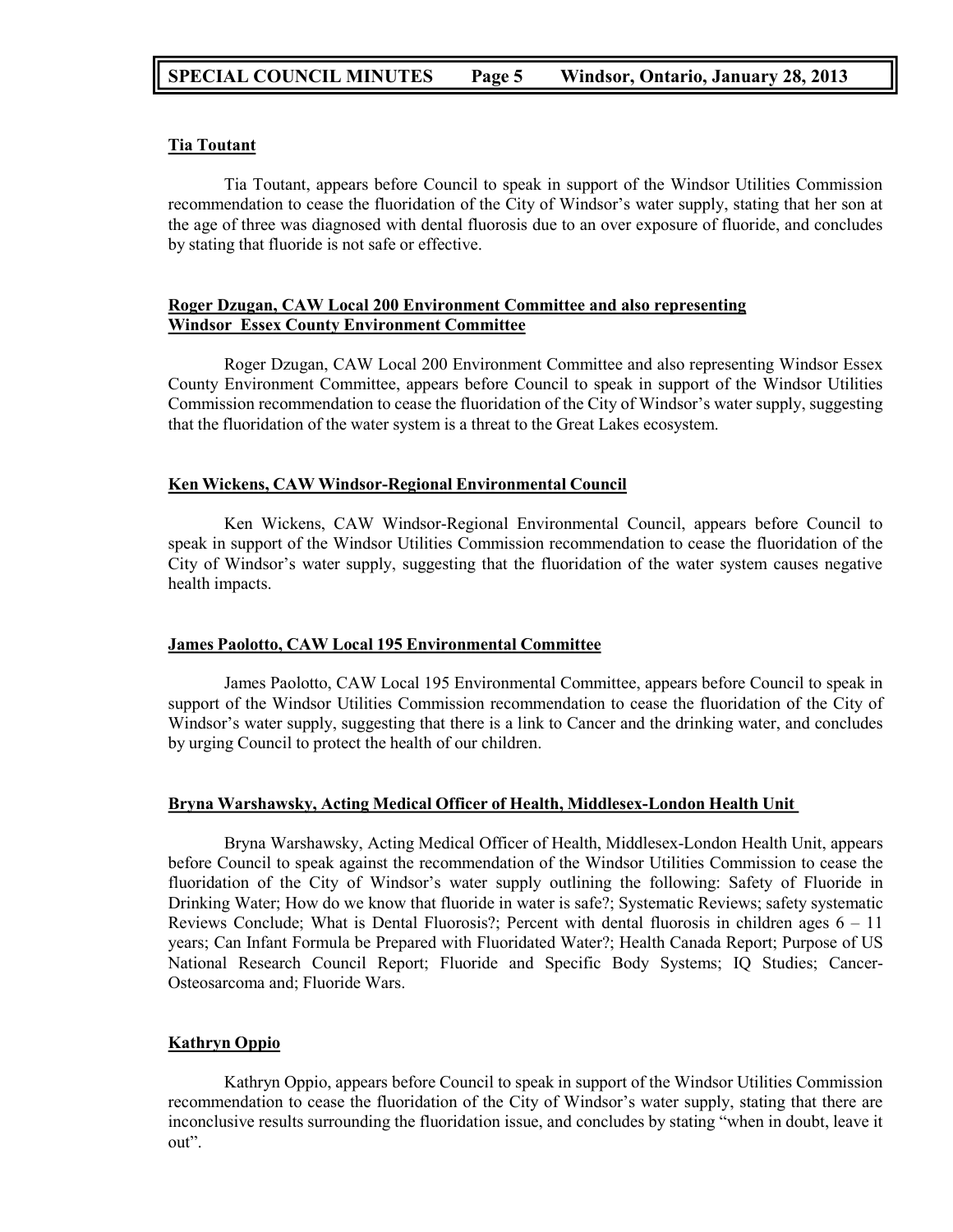#### **Jenn O'Brien**

Jenn O'Brien, appears before Council to speak in support of the Windsor Utilities Commission recommendation to cease the fluoridation of the City of Windsor's water supply, stating that she has a sensitivity to fluoride which causes health issues, and concludes by urging Council to cease the fluoridation of the City of Windsor water system.

#### **Dr. Peter Cooney, Canadian Oral Health Advisor, Public Health Agency of Canada**

Dr. Peter Cooney, Canadian Oral Health Advisor, Public Health Agency of Canada , appears before Council to speak against the recommendation of the Windsor Utilities Commission to cease the fluoridation of the City of Windsor's water supply, stating that dental disease is the #1 issue in Canada and concludes by stating that fluoride is safe, it works and it is effective.

#### **Denise Theos, RN**

Denise Theos, RN, appears before Council to speak in support of the Windsor Utilities Commission recommendation to cease the fluoridation of the City of Windsor's water supply, suggesting that the fluoridation of the water system is an outdated technique, and concludes by stating that fluoride is a chemical, in essence a drug that should be acquired through a prescription only.

#### **Dr. Saad Jasim, Director, Great Lakes Regional Office, International Joint Commission**

Dr. Saad Jasim, Director, Great Lakes Regional Office, International Joint Commission, appears before Council to speak against the recommendation of the Windsor Utilities Commission to cease the fluoridation of the City of Windsor's water supply, stating that Environment Canada has indicated that there have been no issues identified as it relates to the impact of fluoride on the ecosystem.

### **Dr. Dick Ito, Public Health Dental Specialist, Past President of the Ontario Association of Public Health Dentistry**

Dr. Dick Ito, Public Health Dental Specialist, Past President of the Ontario Association of Public Health Dentistry, appears before Council to speak against the recommendation of the Windsor Utilities Commission to cease the fluoridation of the City of Windsor's water supply, stating that water fluoridation is a safe effective and economical public health measure to prevent dental caries in all age groups.

#### **Peter Van Caulart, Director-Environmental Training Institute**

Peter Van Caulart, Director-Environmental Training Institute, appears before Council, to speak in support of the Windsor Utilities Commission recommendation to cease the fluoridation of the City of Windsor's water supply, stating that if the City of Windsor ends the fluoridation of the water system, Council abolishes outdated practices.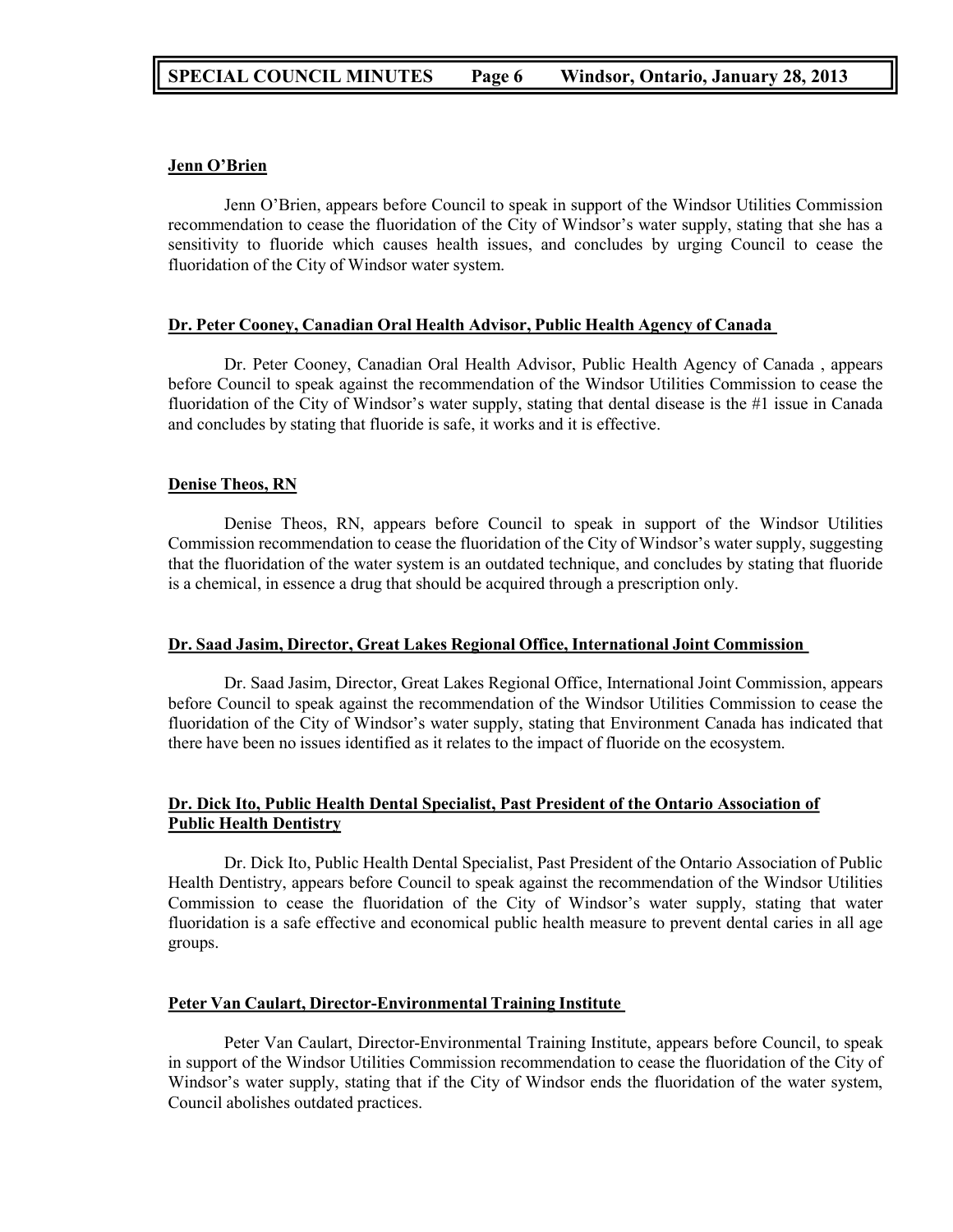## **SPECIAL COUNCIL MINUTES Page 7 Windsor, Ontario, January 28, 2013**

### **Heather Gingerich, Children's Environmental Health Co-Chair with the International Medical Geology Association**

Heather Gingerich, Children's Environmental Health Co-Chair with the International Medical Geology Association, appears before Council to speak in support of the Windsor Utilities Commission recommendation to cease the fluoridation of the City of Windsor's water supply, suggesting that pregnant women and caregivers of formula-fed babies less than 6 months of age should use water treated by reverse osmosis, steam distillation or other treatment methods that entirely remove fluoride, and concludes by stating that funding support should be diverted toward public health dental programs.

## **John Sprovieri, Councillor, Region of Peel**

John Sprovieri, Councillor, Region of Peel, appears before Council to provide insights and perspective related to the fluoride debate that occurred in the Region of Peel, suggesting further information is required from the senior levels of government before making a final, informed decision to remove it.

Mayor Francis leaves the meeting at 7:55 o'clock p.m. and Councillor Dilkens assumes the chair.

## **Dr. Haider Hasnain, President of Essex Medical Society, Schulich Population Health Course Coordinator**

Dr. Haider Hasnain, President of Essex Medical Society, Schulich Population Health Course Coordinator, appears before Council to speak against the recommendation of the Windsor Utilities Commission to cease the fluoridation of the City of Windsor's water supply, stating that health and dental organizations worldwide have endorsed the safety and effectiveness of water fluoridation.

Mayor Francis returns to the meeting at 8:02 o'clock p.m. and Councillor Dilkens returns to his seat at the Council table.

#### **Robert Fleming, President, Canadians Opposed to Fluoridation**

Robert Fleming, President, Canadians Opposed to Fluoridation appears before Council to speak in support of the Windsor Utilities Commission recommendation to cease the fluoridation of the City of Windsor's water supply, stating that water fluoridation is not worth the risk.

#### **Carlin Miller**

Carlin Miller, appears before Council to speak against the recommendation of the Windsor Utilities Commission to cease the fluoridation of the City of Windsor's water supply, stating that water with fluoride reduces the risk of cavities in children and adults, and concludes by stating that there is no scientific evidence to support the dangers of fluoride.

EI/11353

(For final disposition of this matter, see Clause **CR18/2013** in Schedule "A" attached hereto.)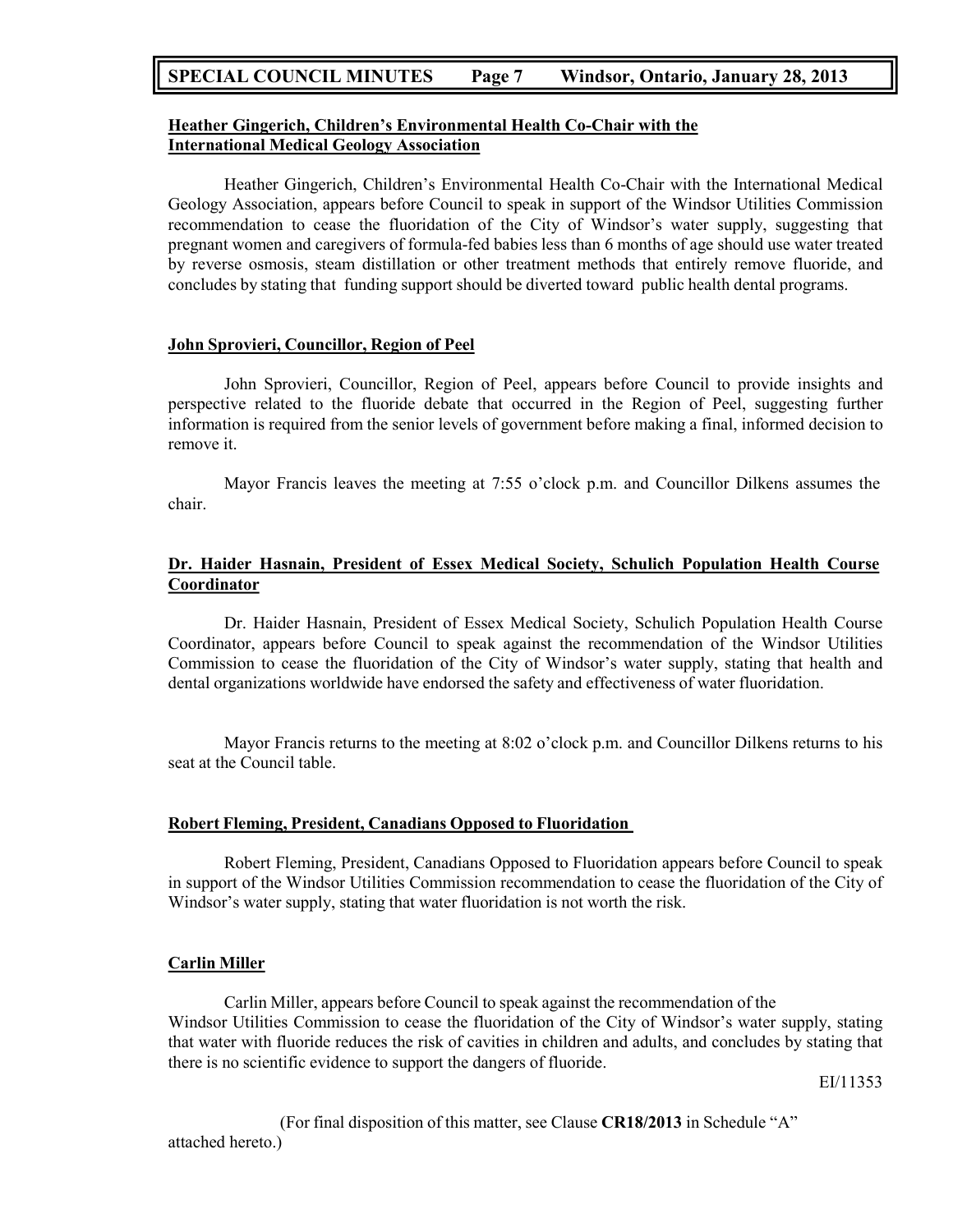## **SPECIAL COUNCIL MINUTES Page 8 Windsor, Ontario, January 28, 2013**

Mayor Francis leaves the meeting at 8:35 o'clock p.m. and Councillor Dilkens assumes the chair.

Mayor Francis returns to the meeting at 8:48 o'clock p.m. and Councillor Dilkens returns to his seat at the Council table.

Mayor Francis leaves the meeting at 10:02 o'clock p.m. and Councillor Dilkens assumes the chair.

Mayor Francis returns to the meeting at 10:03 o'clock p.m. and Councillor Dilkens returns to his seat at the Council table.

#### **Regular BusinessItems**

Nil.

#### **Consideration of Committee Reports**

Moved by Councillor Halberstadt, seconded by Councillor Hatfield, **M33-2013** That the **Report of the special In-camera** meeting held January 28, 2013, **BE ADOPTED** as presented. Carried.

ACO2012

#### **By-law**

| Moved by Councillor Sleiman, seconded by Councillor Valentinis,                       |  |
|---------------------------------------------------------------------------------------|--|
| That the following By-law No. 17-2013 be introduced and read a first and second time: |  |
|                                                                                       |  |

17-2013 "A BY-LAW TO CONFIRM THE PROCEEDINGS OF THE COUNCIL OF THE CORPORATION OF THE CITY OF WINDSOR AT ITS MEETING HELD ON THE TWENTY-EIGHTH DAY OF JANUARY, 2013"

Carried.

#### **Formal Session**

Moved by Councillor Dilkens, seconded by Councillor Gignac,

That the Committee of the Whole does now rise and report to Council respecting the business items considered by the Committee:

1) business items listed on the Agenda (as presented);

2) by-law given first and second readings (as presented) Carried.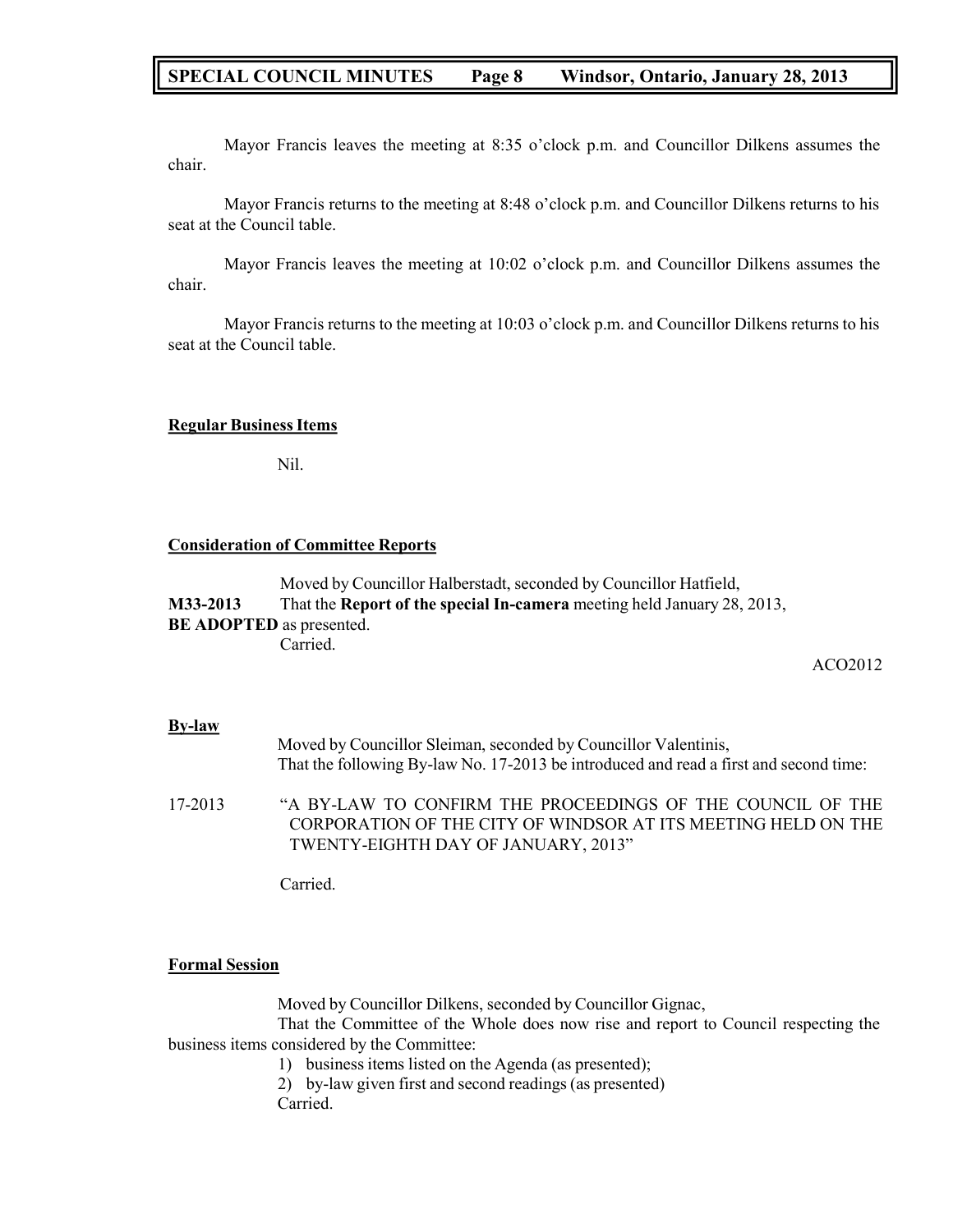## **SPECIAL COUNCIL MINUTES Page 9 Windsor, Ontario, January 28, 2013**

### **Third Reading of By-law**

Moved by Councillor Halberstadt, seconded by Councillor Hatfield,

That By-Law 17-2013, having been read a first and second time be now read a third time and finally passed and that the Mayor and Clerk **BE AUTHORIZED** to sign and seal the same notwithstanding any contrary provision of the Council.

Carried.

#### **Adjournment**

Moved by Councillor Sleiman, seconded by Councillor Valentinis, That this Council meeting stand adjourned until the next regular meeting of Council or at the call of the Mayor. Carried.

Accordingly, the meeting is adjourned at 11:53 o'clock p.m.

**MAYOR**

**CITY CLERK**

## **THIS IS A DRAFT COPY**

## **SUPERVISOR OF COUNCIL SERVICES/ DEPUTY CITY CLERK**

## **DEPUTY CITY CLERK/SENIOR MANAGER OF COUNCIL SERVICES**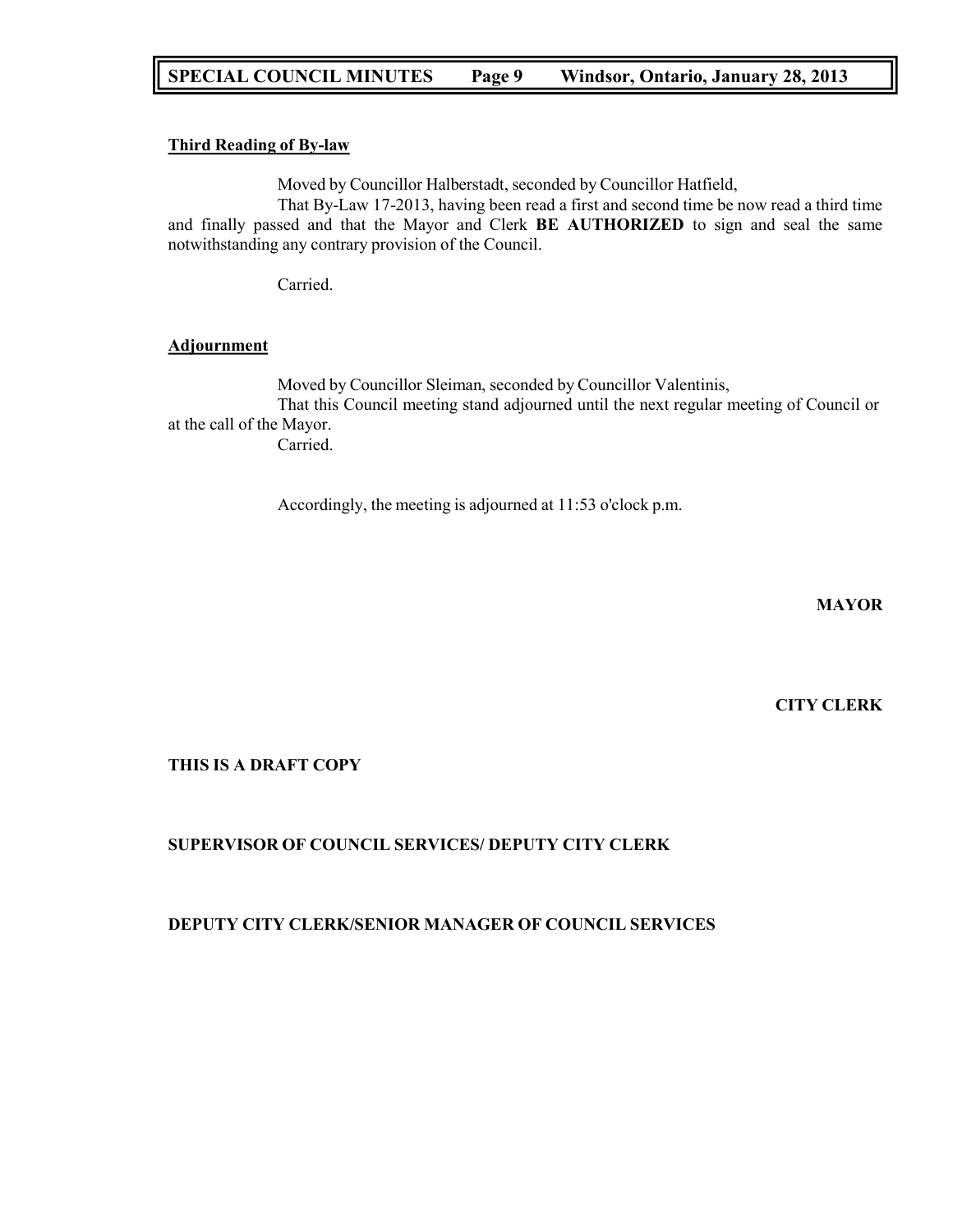## **SPECIAL COUNCIL MINUTES Page 10 Windsor, Ontario, January 28, 2013**

Moved by Councillor Hatfield, seconded by Councillor Sleiman, **M15-2013** That the Chief Administrative Officer **BE AUTHORIZED** to sign the Letter of Understanding between the Windsor Spitfires Inc. and the City of Windsor for the hosting of the 2014 Memorial Cup as part of the required Bid Document from the Windsor Spitfires. Carried.

SR2013

# Moved by Councillor Dilkens, seconded by Councillor Jones,

**CR18/2013** That **Report No. 45 of the Environment & Transportation Standing Committee**, of its meeting held January 25, 2012 regarding the fluoridation of the water system **BE RECEIVED**,

and further,

That City Council **PASS** a by-law **DIRECTING** the Windsor Utilities Commission to **CEASE** the fluoridation of the City of Windsor water supply while ensuring continued regulatory compliance, and that the savings from this action **BE DIRECTED** to oral and health nutrition education in Windsor and Essex County, for a period of 5 years, to be spent at the discretion of the Community Development and Health Commissioner.

> Carried. Councillors Valentinis, Gignac and Payne voting nay.

At the request of Councillor Dilkens a **recorded vote** is taken:

## **RESULTS OF RECORDED VOTE:**

|              | In Favour Councillors Dilkens, Jones, Maghnieh, Halberstadt, Hatfield, Sleiman, |  |  |
|--------------|---------------------------------------------------------------------------------|--|--|
|              | Marra and Mayor Francis                                                         |  |  |
|              | Opposed Councillors Valentinis, Gignac and Payne                                |  |  |
| Abstain None |                                                                                 |  |  |
| Absent       | $\mathbb{N}$ one                                                                |  |  |

EI/11353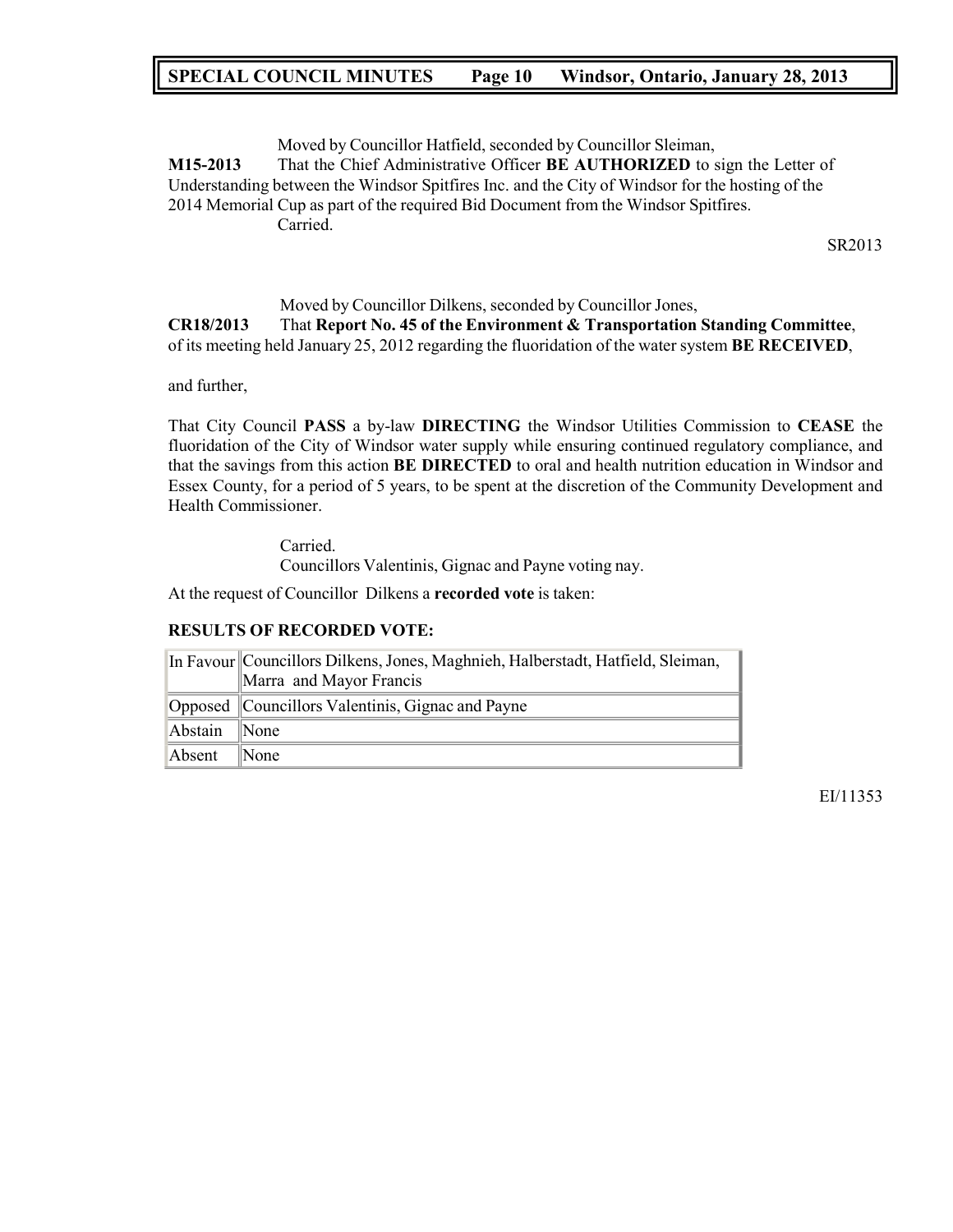## **SPECIAL COUNCIL MINUTES Page 11 Windsor, Ontario, January 28, 2013**

**ADOPTED by Council at its meeting held January 28, 2013 [M33-2013]** VC/bm

# **SPECIAL MEETING OF COUNCIL – IN CAMERA January 28, 2013**

## **Meeting called to order at: 5:57 p.m.**

## **Members in Attendance:**

Mayor E. Francis Councillor D. Dilkens Councillor R. Jones Councillor A. **Halberstadt** Councillor F. Valentinis Councillor B. Marra Councillor P. Hatfield Councillor J. Gignac Councillor A. Maghnieh Councillor H. Payne Councillor E. Sleiman

## **Also in attendance:**

- H. Reidel, Chief Administrative Officer (arrives at 5:59 p.m.)
- V. Critchley, City Clerk/Licence Commissioner and Corporate Leader Public Engagement and Human Resources
- O. Colucci, Chief Financial Officer/City Treasurer and Corporate Leader Finance and Technology (arrives at 5:58 p.m.)

**Verbal Motion is presented by Councillor Jones, seconded by Councillor Sleiman,**

**That Rule 3.3(c) of the** *Procedure By-law, 98-2011,* **BE WAIVED to allow for the Mayor to call a special meeting without 24 hours notice.**

**Motion Carried.**

**Verbal Motion is presented by Councillor Jones, seconded by Councillor Valentinis,**

**to move in Camera for discussion of the following item(s):**